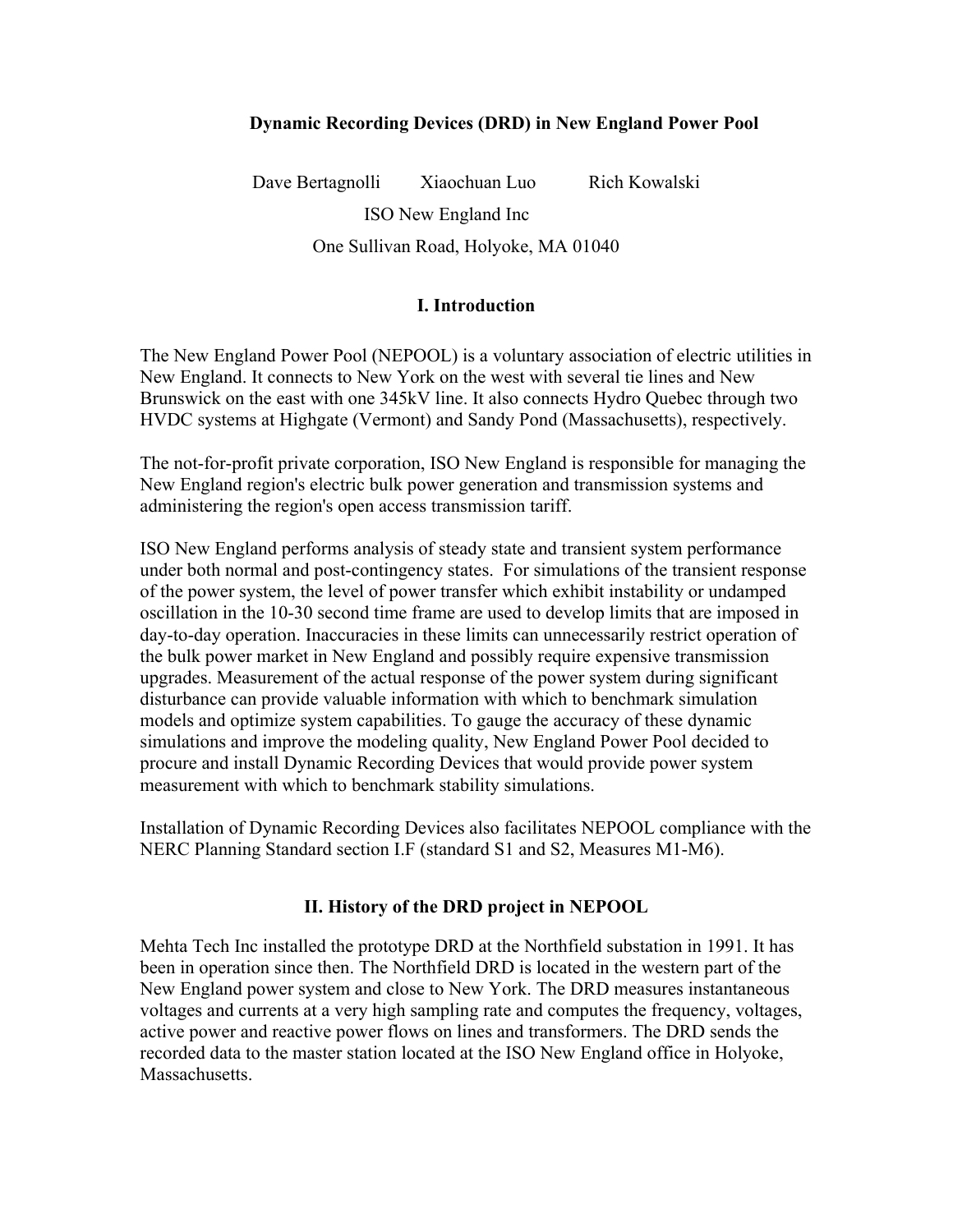The Northfield installation was the first of a planned group of recorders NEPOOL recognized would be needed to provide a more complete picture of New England system response. The planned recorder installation sites were chosen based on their ability to provide information in each of the following categories:

- Inter-area response and oscillation
- Transient response
- Load response
- Local response

The first category had the most influence over recorder siting since the primary purpose of the recorders would be to collect data with which to benchmark system response of the inter-area oscillation nature. The opportunity to provide data in the other three categories was of secondary concern. Based on these criteria, the seven other sites chosen in addition to Northfiled were as follows: Long Mountain (Connecticut), Orrington (Maine), Scobie (New Hampshire), Pequonnock (Connecticut), Millbury (Massachusetts), Sherman Road (Rhode Island) and Manchester (Connecticut). These seven additional sites will use Transcan 2000 product offered by Mehta Tech, Inc. Installation at these additional sites began in 2001 with Orrington. Millbury, Long Mountain and Manchester were installed at the beginning of 2002. Pequnnock and Sherman Road are planned for installation in May 2002, and the Scobie is expected in 2003. Figure 1 shows the geographic locations of the Dynamic Recording Devices in NEPOOL.

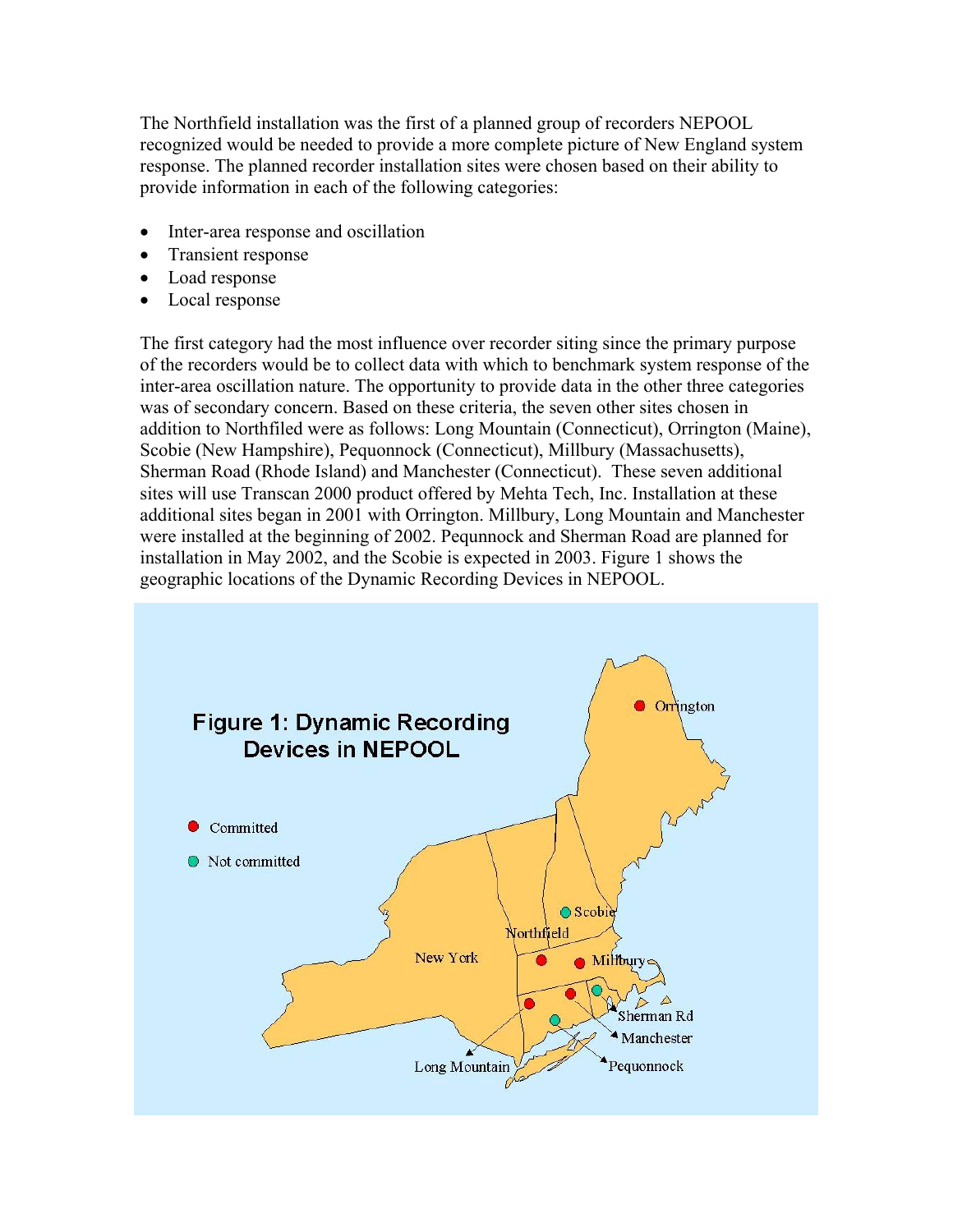## **III. Event Analysis**

On Friday, June  $1<sup>st</sup>$ , 2001, the failure of a current transformer at the Maine Yankee substation caused the Bangor Hydro and Maritimes systems to separate from the rest of the Eastern Interconnection. Following is the sequences of this event.

- 1) At 12:30:13 hours, a Phase-C-to-ground fault developed on the K392-1 CT column at the Maine Yankee 345 kV substation. The overcurrent relay operated and tripped breakers at Maine Yankee as well as providing a successful transfer trip to breakers at Maxcys causing line 392 (Maxcys-Maine Yankee) to trip.
- 2) The power that normally flows from Maxcys to Maine Yankee was forced onto the Maxcys 345/115 kV transformer T3, overloading 115 kV section 68 at Maxcys. Section 68 overcurrent relay operated and opened the two low-side breaker of the Maxcys T3 transformer.
- 3) After the Maxcys transformer tripped, the power that normally flows from Keswick to Orrington on Section 396 was forced onto the Orrington 345/115 kV transformers. It overloaded 115 kV section 65 and 205 and caused their overcurrent relays to operate which tripped Section 86 and 203, the Bucksport Energy plant and the MIS plant.
- 4) Once Section 86 and 203 tripped, the Bangor Hydro and New Brunswick systems remained connected to each other through Section 396 but were separated from the Eastern Interconnection.

Before the event, New Brunswick was exporting 695MW to New England through Section 396 and the Orrington-South interface was carrying 935MW. After the separation frequency rose in the Bangor Hydro/Maritimes island because of excess generation, causing overfrequency relays to reject 587 MW generation.

The Section 68 overcurrent relay is designed to open the two low-side breakers of the Maxcys 345/115 kV autotransformer if the flow on the Maxcys-Manson (68) 115 kV line exceeds 191 MVA for 0.2 seconds. The Bucksport overcurrent relay is designed to trip Section 86 and 203, Bucksport Energy and MIS plant if both the Section 65 line flow towards Bucksport exceeds 134 MVA and the Section 205 line flow towards Bucksport exceeds 138 MVA simultaneously for 0.2 seconds.

Not long before this event, the time delays of these overcurrent relays were changed from 0.6 seconds to 0.2 seconds because simulations had shown that sustained transient low voltage and possible instability could occur if the time delay were 0.6 seconds. At about the same time as this change was made, the Orrington DRD was installed and it was able to capture this event based on its over-frequency trigger. Several digital fault recorders also captured this event, providing excellent measurement with which to benchmark the power system simulation. This event has provided an excellent opportunity for system engineers to benchmark their simulations with actual measurements.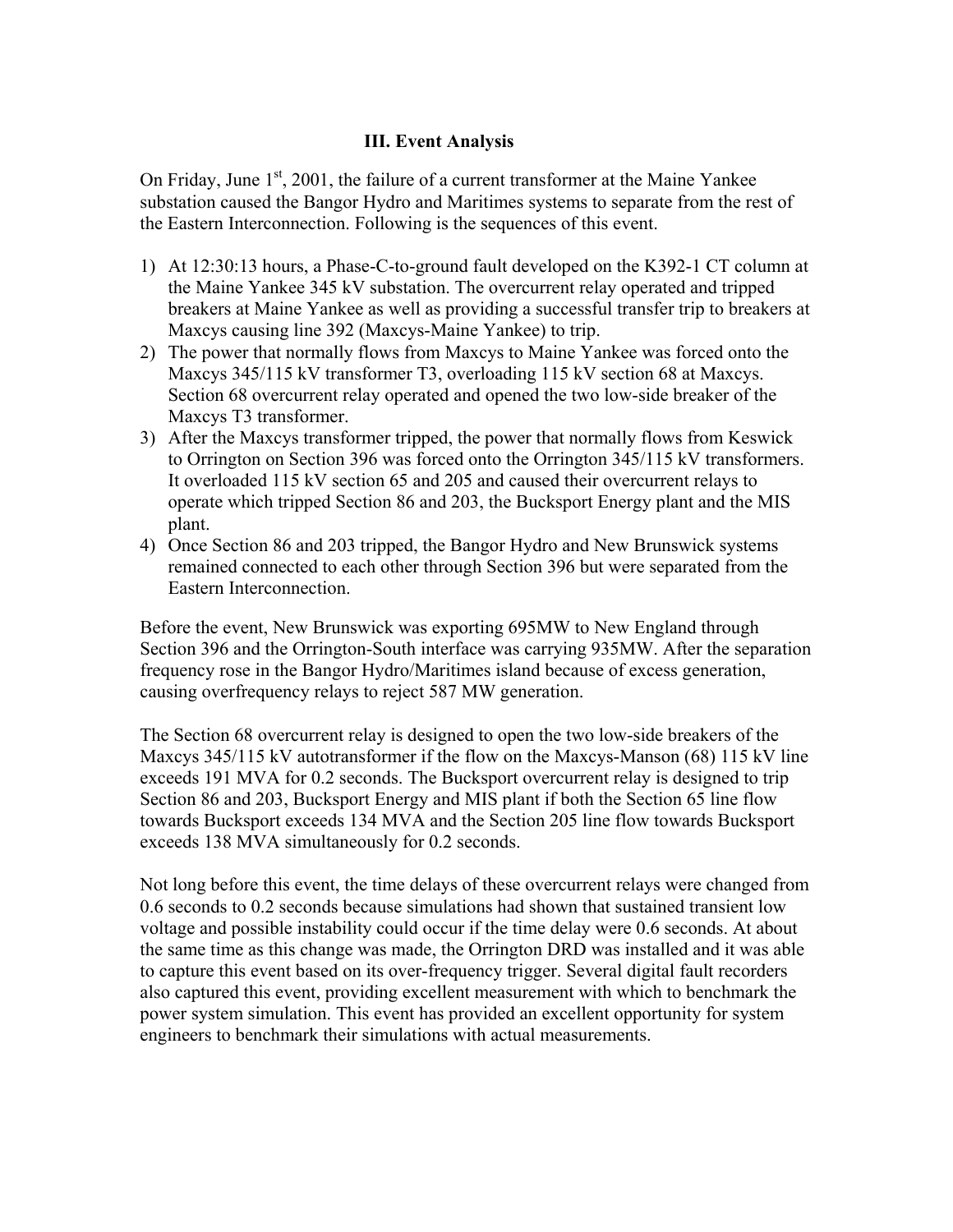Figure 2 shows the system diagram of Central Maine Power and Bangor Hydro system. Figure 3 is the plot of the current, frequency and voltage at Orrington 345kV substation recorded from the Orrington DRD.



Figure 2: System Diagram of Central Maine Power and Bangor Hydro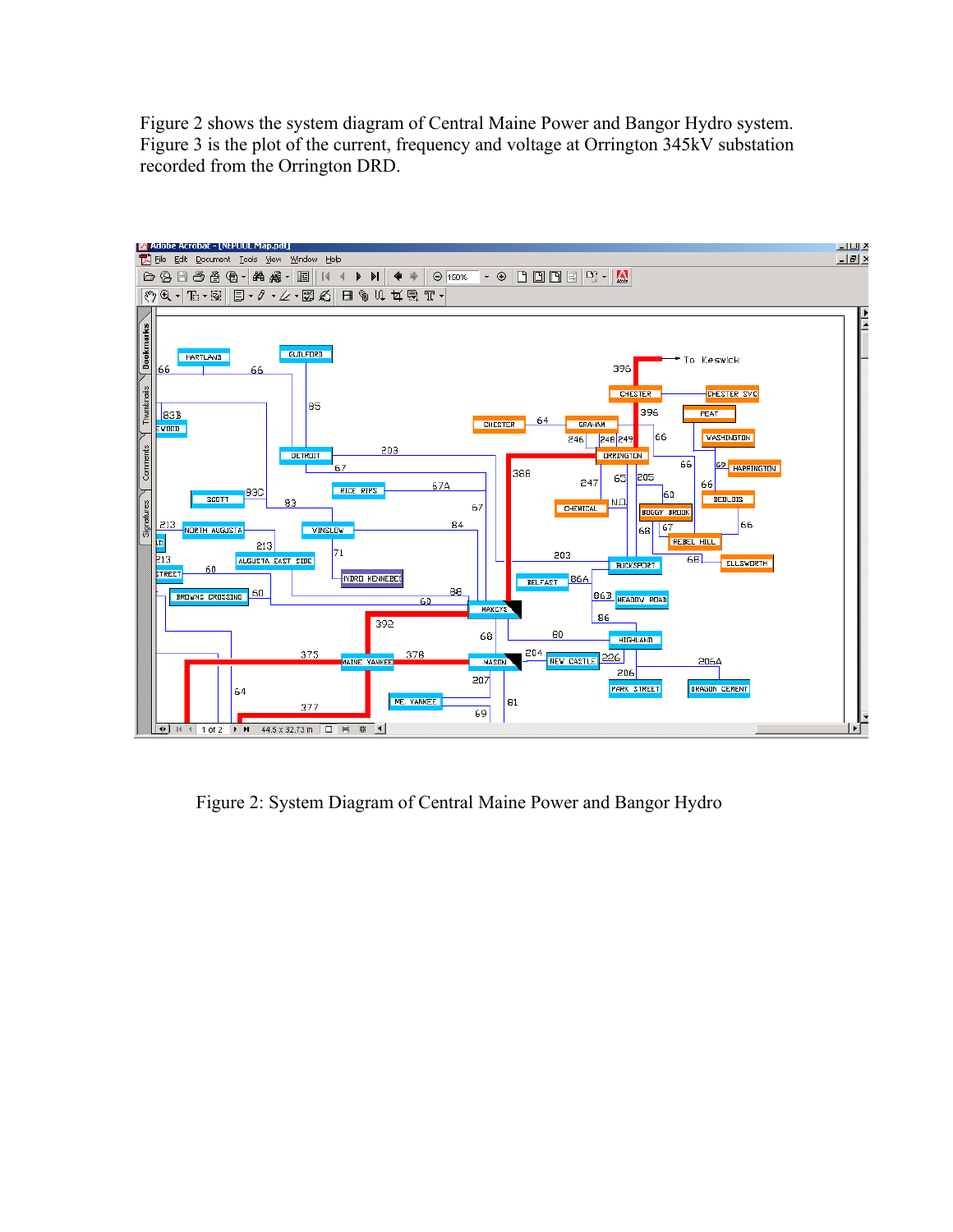

Figure 3: Line Current, Bus Voltage and Frequency at Orrington substation